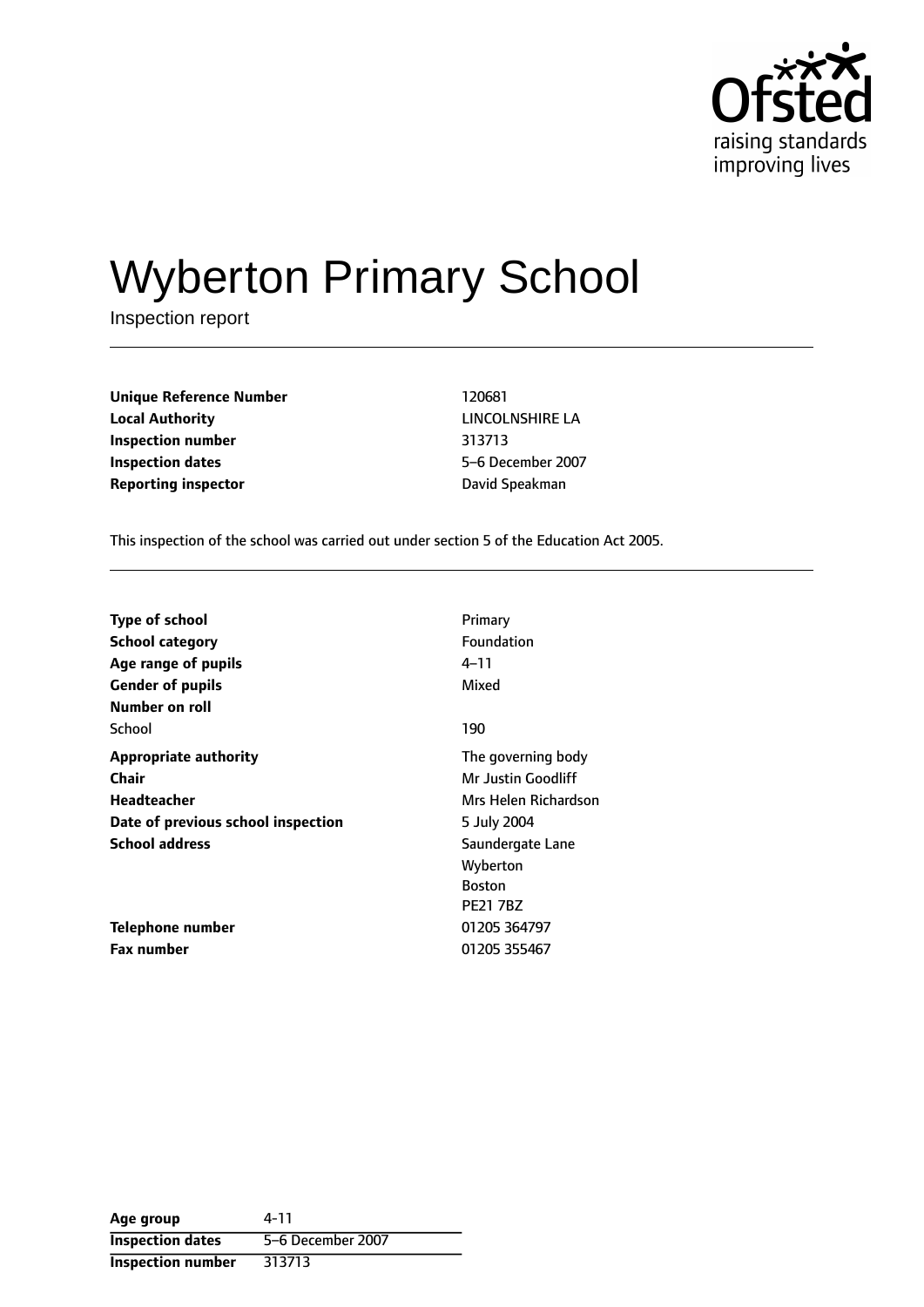.

© Crown copyright 2007

#### Website: www.ofsted.gov.uk

This document may be reproduced in whole or in part for non-commercial educational purposes, provided that the information quoted is reproduced without adaptation and the source and date of publication are stated.

Further copies of this report are obtainable from the school. Under the Education Act 2005, the school must provide a copy of this report free of charge to certain categories of people. A charge not exceeding the full cost of reproduction may be made for any other copies supplied.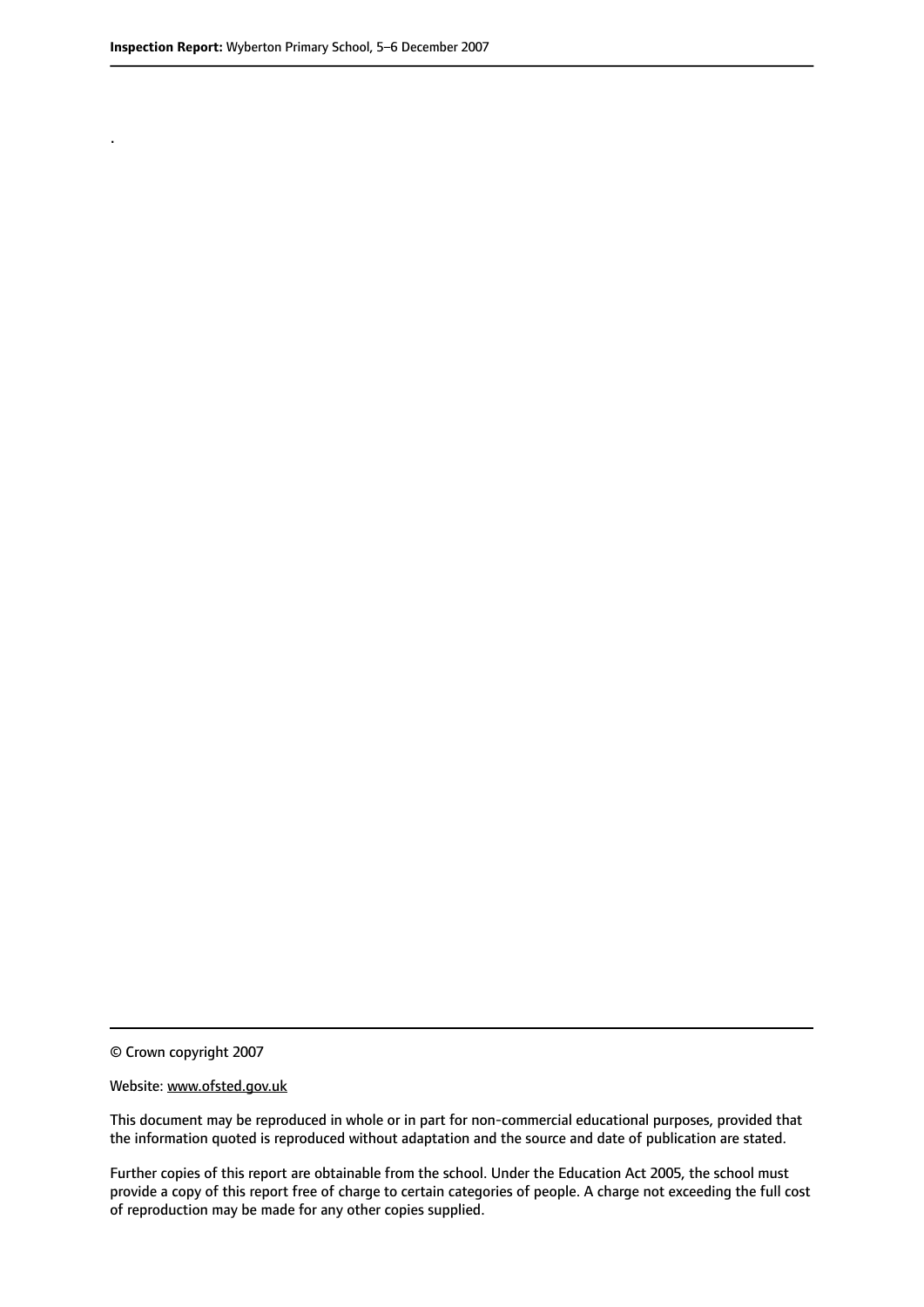# **Introduction**

The inspection was carried out by two Additional Inspectors.

## **Description of the school**

Pupils in this slightly smaller than average sized school come mostly from the Wyberton area of Boston. The proportion eligible for a free school meal is similar to the national average. Most pupils are of White British heritage, although a few are at the early stages of learning English. A broadly average proportion has been identified with learning difficulties and/or disabilities, but more pupils than in most schools have a statement of their special educational need. The headteacher has been in post since Easter 2006 and the deputy headteacher was new at the beginning of the term in which the inspection took place.

## **Key for inspection grades**

| Grade 1 | Outstanding  |
|---------|--------------|
| Grade 2 | Good         |
| Grade 3 | Satisfactory |
| Grade 4 | Inadequate   |
|         |              |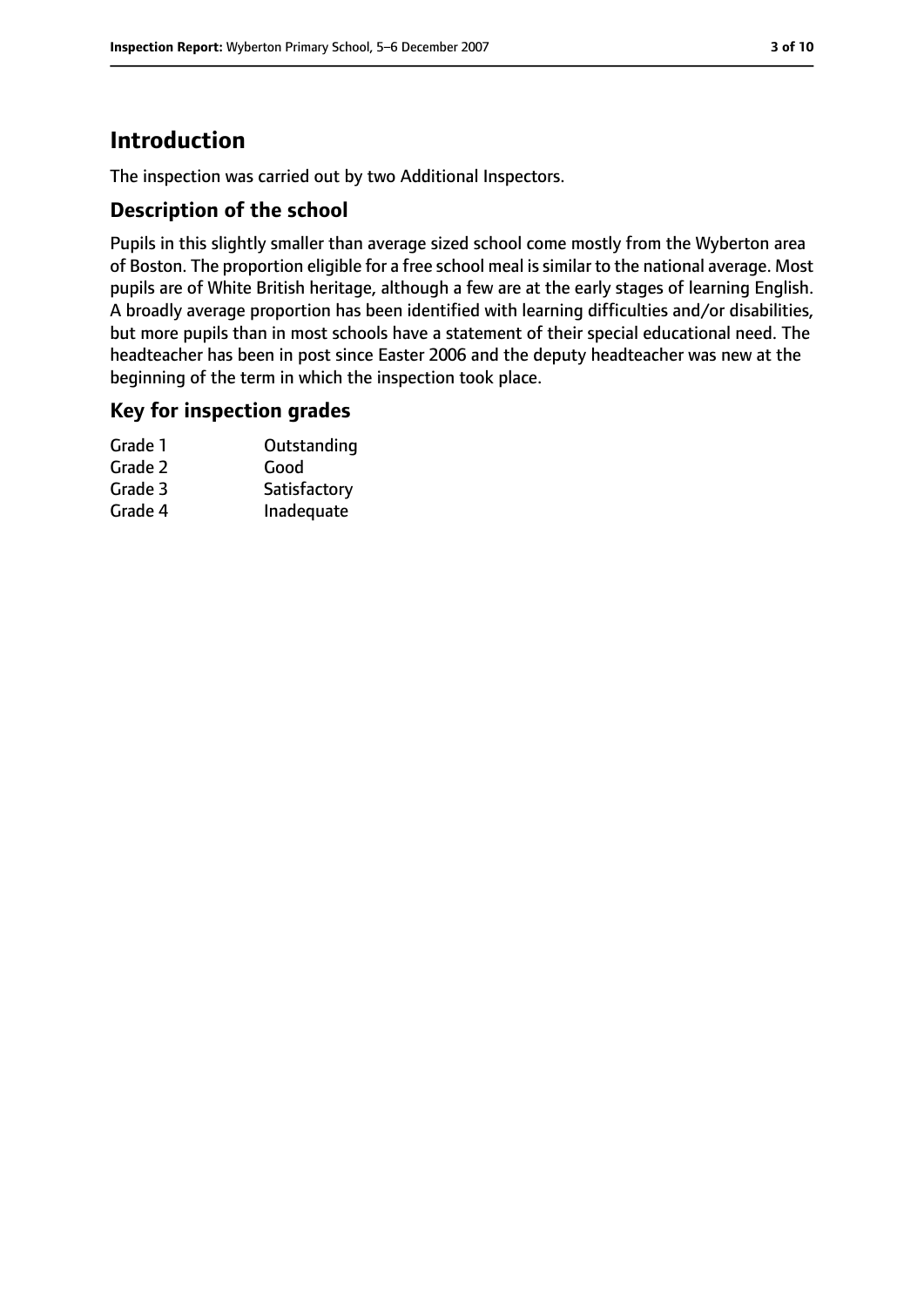# **Overall effectiveness of the school**

#### **Grade: 3**

Inspection outcomes agree with the school's own assessment that its effectiveness is satisfactory. Pupils' achievement is satisfactory. From attainment on entry that is below that expected of four-year-olds, particularly in literacy, pupils make satisfactory progress. Standards are close to average by the end of Year 6, but higher in English than in mathematics and science. This is because teachers are not all providing more able pupils with opportunities to achieve the higher levels of which they are capable, especially in mathematics and science. Teaching is satisfactory but lacks consistent challenge, and the pace of learning is sometimes too slow to move pupils on sufficiently.

Pupils' good personal development is at the heart of the school's work and the school provides a good level of care. Staff maintain good relationships with other schools and support agencies that promote pupils' well-being effectively and add interest and variety to learning. Pupils enjoy school and feel safe from any form of aggressive behaviour. They know how to maintain a healthy diet and stay physically fit by taking part in the good range of physical activities provided both during and after school. Pupils make a good contribution to the life of the school and are involved in some major decisions. Parents' questionnaires show that a significant number of parents think that their own views are not sufficiently taken into account when important matters that directly affect them are considered. They would also like more information about how well their children are getting on academically so they can support their learning more.

While overall leadership and management are satisfactory the headteacher is a strong leader, who has been successful in establishing a clear direction for improvement, detailed in the 'Raising Achievement Plan'. This plan sets challenging targets for accelerating progress, improving the quality of teaching and learning and improving the conditions for learning. Since being in post, the headteacher has taken action that has led to improvement in important areas although these have not yet led to sustained improvements in achievement and standards. Rigorous monitoring has eradicated any ineffective teaching and only satisfactory and good teaching was seen during the inspection. Pupils' progress is monitored closely and the school has a clear idea of how well each individual pupil is doing, although not all teachers use this information effectively enough yet to plan challenging work for all pupils. Despite this, the pupils' progress is improving. Attendance has also risen significantly and is now above average. Because the leaders of the school know clearly the school's strengths and weaknesses, have good plans to improve and have already secured significant improvement in important areas, the school has a good capacity to improve.

## **Effectiveness of the Foundation Stage**

#### **Grade: 3**

The effectiveness of the Foundation Stage is improving. Teaching is satisfactory, with a good range of adult-led activities that stimulate the children's interest and help them to progress satisfactorily. Assessment of children's learning is accurate and their progress is carefully tracked. Children enjoy the increasing opportunities to choose activities from those set out in the classroom and in the newly extended and refurbished outdoor area. These promote their independence and make learning fun. Close links with the pre-school playgroup and effective induction arrangements help the children to settle quickly into the routines. Their good behaviour and positive attitudes are the result of the strong emphasis placed on promoting the children's personal, social and emotional development.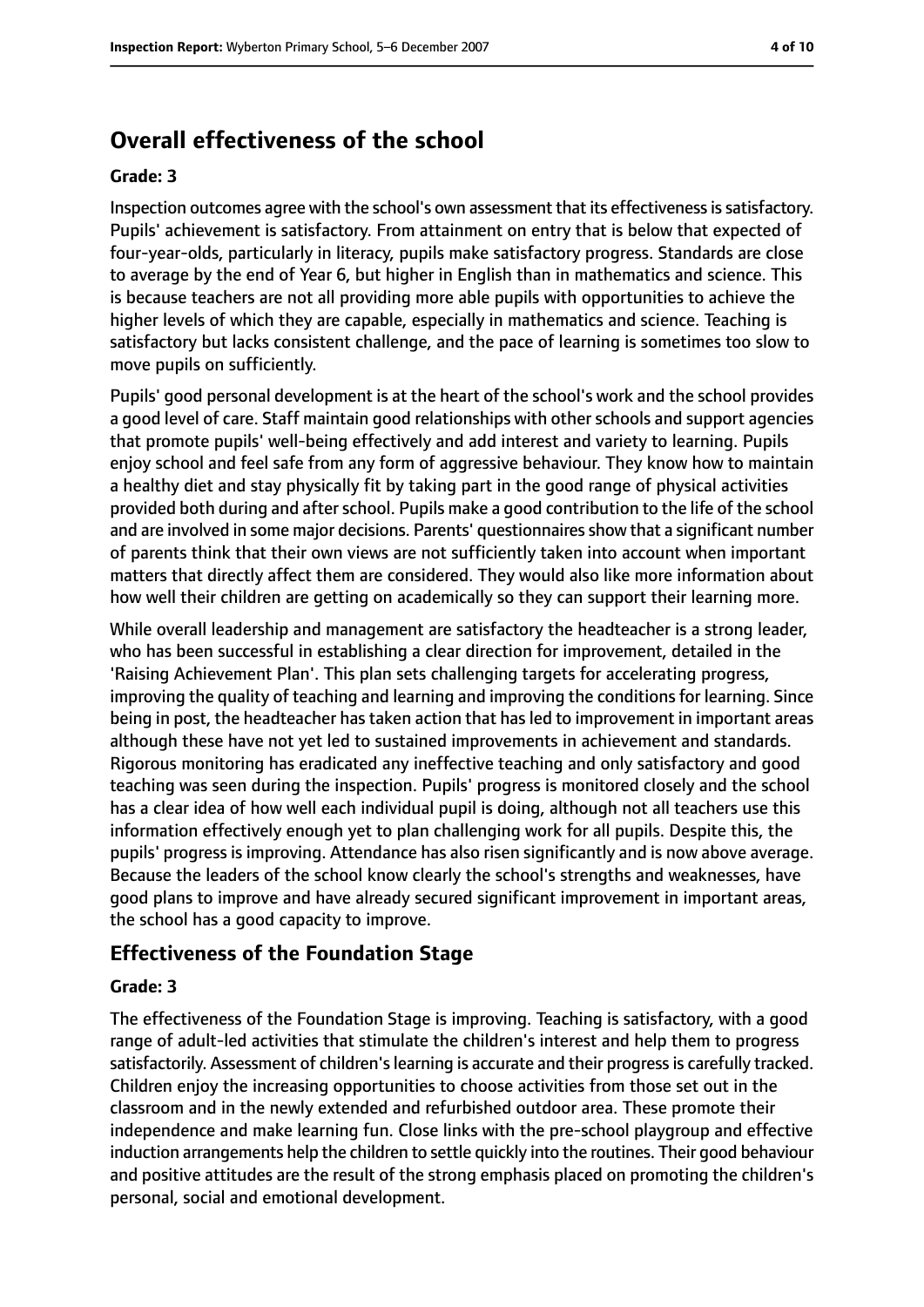# **What the school should do to improve further**

- Raise standards in mathematics and science so that they match those in English.
- Improve the quality of teaching so that more-able pupils are challenged consistently.
- Involve parents more effectively in the development of the school and in supporting the achievement of their children.

A small proportion of the schools whose overall effectiveness is judged satisfactory but which have areas of underperformance will receive a monitoring visit by an Ofsted inspector before their next section 5 inspection.

# **Achievement and standards**

## **Grade: 3**

From attainment below that expected for their age, pupils make satisfactory progress during their time in the school. The 2007 assessment results for Year 2 pupils were below average in reading, writing and mathematics. However, as teaching improves, pupils' progress is accelerating and standards are rising. Test results for Year 6 pupils were close to the national average in 2007, although better in English than in mathematics and science. Pupils' scientific enquiry skills are not developed enough, particularly in recording outcomes of their investigations. In both mathematics and science, higher attaining pupils are not achieving as well as they could; books and lesson observations show insufficient challenge for these pupils. Pupils with learning difficulties and/or disabilities make satisfactory progress as do the small number learning English as an additional language once they have acquired enough English.

# **Personal development and well-being**

## **Grade: 2**

Pupils' personal development, including their spiritual, moral, social and cultural development is good. Pupils enjoy coming to school, saying that they feel safe and that there is little bullying. They understand how a good diet can support a healthy lifestyle, and enjoy taking part in sports and other physical activities. Pupils willingly volunteer to take on responsibilities such as Year 6 acting as 'buddies' to Reception children when they first start school. The school council plays an important role as its members bring forward ideas for school development from their classmates. Pupils show considerable concern for others and regularly and willingly contribute to local and national charities. Their satisfactory basic skills and good personal qualities give them a sound platform for the next stage of their education.

# **Quality of provision**

# **Teaching and learning**

## **Grade: 3**

Teaching has improved since the arrival of the new headteacher, but still lacks consistency. Assessment is used to match work and target support to the needs of less able pupils and those with particular learning difficulties. However, teachers do not challenge those capable of higher attainment sufficiently for them to make the progress of which they are capable. In some classes, the pace is brisk and learning moves on rapidly. In others, pupils spend too long listening to teachers and are not actively involved, or work set does not move pupils on quickly enough. Relationships between adults and pupils are good and behaviour is managed with sensitivity.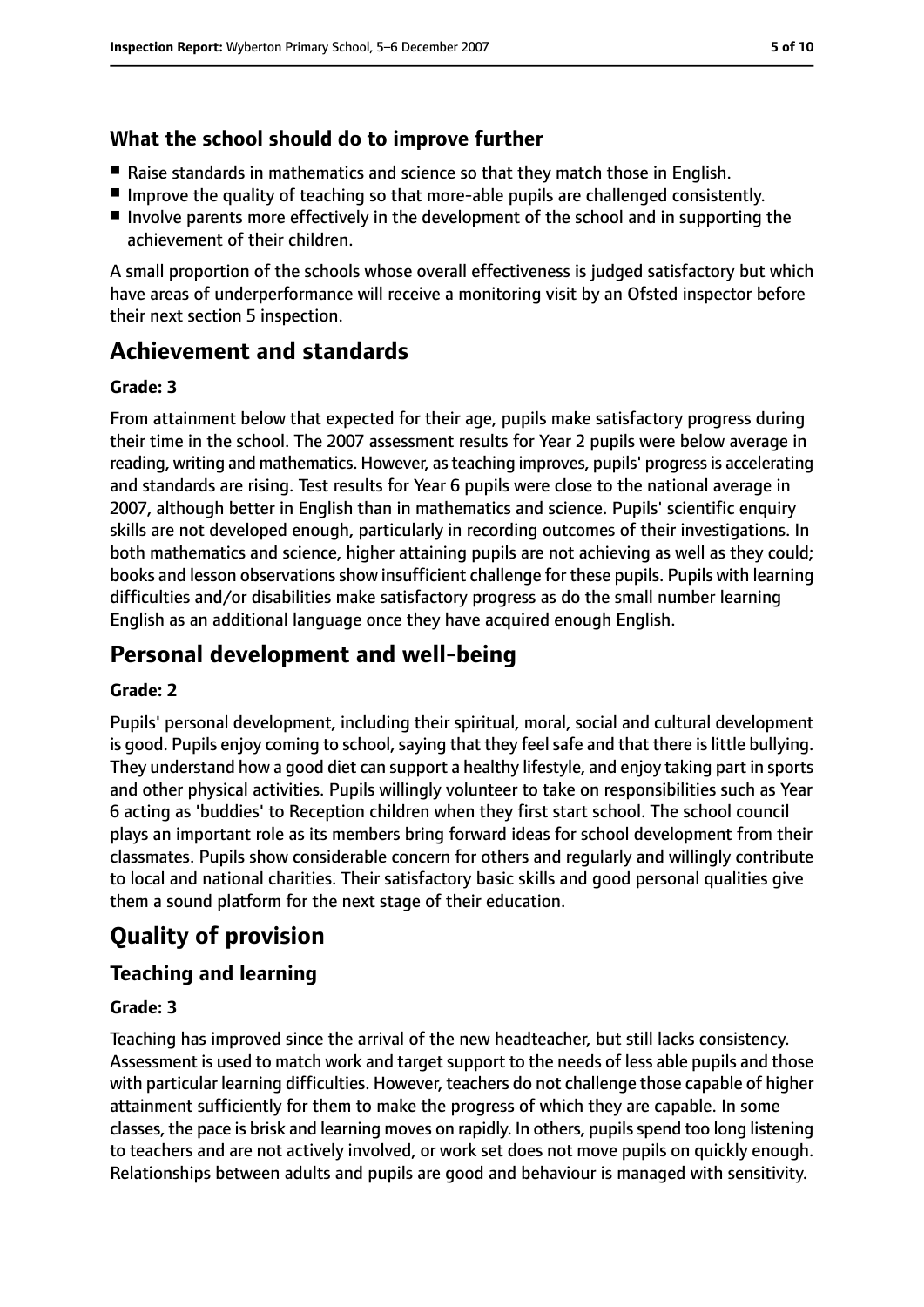This means that pupils are willing learners. Teachers very successfully create a stimulating learning environment, which shows pupils how seriously the school takes learning.

## **Curriculum and other activities**

#### **Grade: 3**

The curriculum is broad and balanced and meets statutory requirements. The strong emphasis on literacy and numeracy is now beginning to accelerate pupils' progress. Provision for science has improved since the previous inspection, but there is too little emphasis on developing scientific enquiry skills, particularly for older pupils. Links between subjects are being developed and are particularly successful in the good programme for pupils' personal, social, health and citizenship education. Links between all subjects are not yet fully established because this development is new and continuing. Pupils' experiences and their personal development are considerably enriched and learning made more relevant through the wide variety of clubs, visits, visitors and special events.

#### **Care, guidance and support**

#### **Grade: 2**

The school has robust arrangements to secure the safety and well-being of the pupils. All staff consistently apply the code of conduct so that pupils learn in an orderly environment. Pupils are confident that there is someone to support them if they have a problem. The careful monitoring of the pupils' progress is based on much improved and reliable assessment arrangements. These are the basis for appropriate 'catch-up' programmes for those pupils who fall behind and the detailed individual education plans for pupils with particular learning difficulties. Well-planned support is given on arrival to pupils learning English as an additional language. Pupils have a clear understanding of how they can improve their work through targets in literacy mathematics and recently, science.

# **Leadership and management**

#### **Grade: 3**

The good start made by the new headteacher and senior leadership team has already led to improvements in the quality of education and in the pupils' achievement. This is based on strong staff teamwork and a shared vision for the school's future, even though many are new to their roles. Rigorous processes to monitor the work of all staff and hold them to account for their own performance and that of their pupils is leading to rising achievement. However, the impact of recent initiatives has yet to be seen in long-term improvements in standards. The governing body isreorganising responsibilities and reviewing its monitoring programme because of several changes of membership. In spite of these changes, governors provide a satisfactory level of support and challenge and have a clear understanding of what the school needs to do to move on.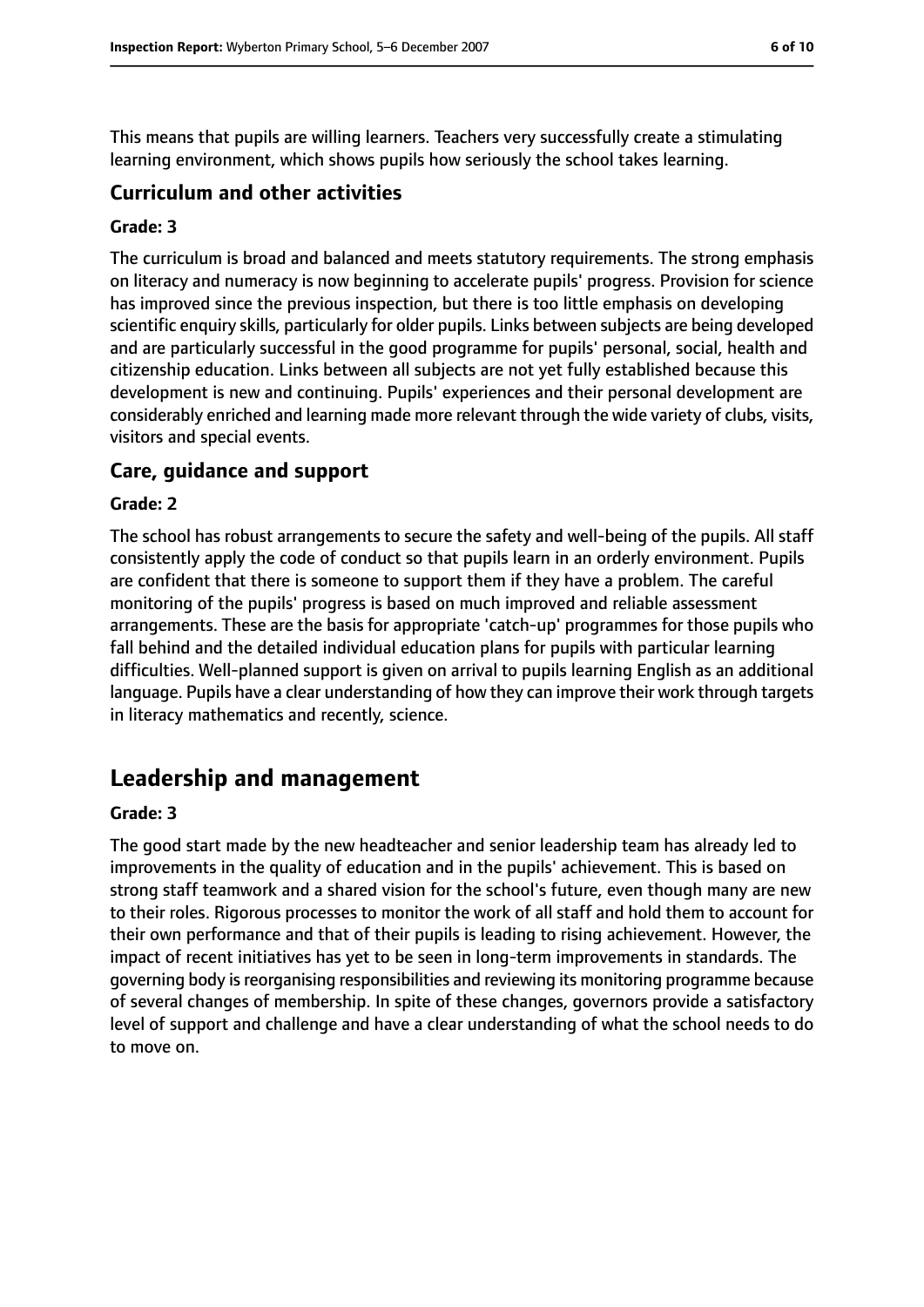**Any complaints about the inspection or the report should be made following the procedures set out in the guidance 'Complaints about school inspection', which is available from Ofsted's website: www.ofsted.gov.uk.**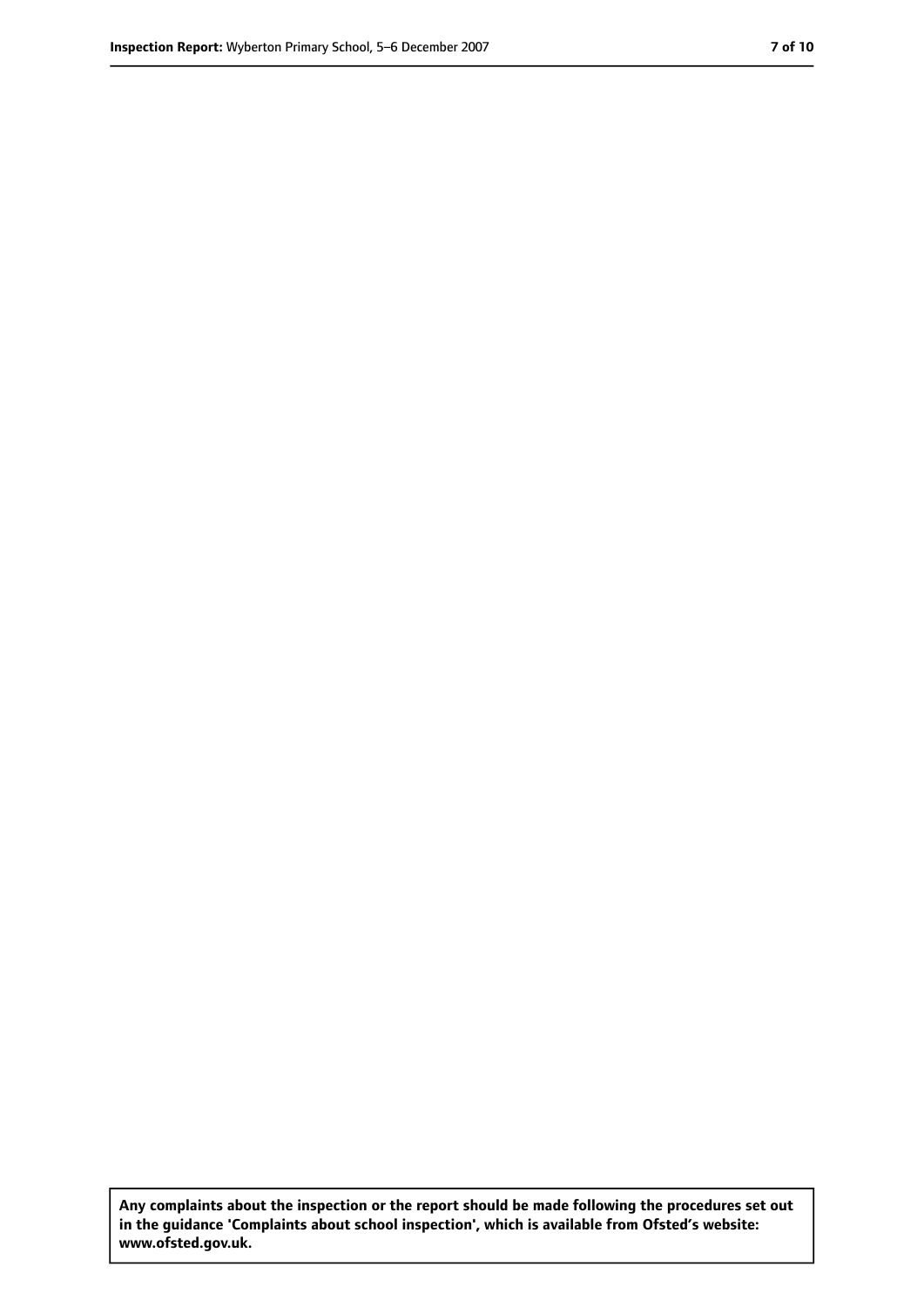#### **Annex A**

# **Inspection judgements**

| $^{\backprime}$ Key to judgements: grade 1 is outstanding, grade 2 good, grade 3 satisfactory, and | <b>School</b>  |
|----------------------------------------------------------------------------------------------------|----------------|
| arade 4 inadequate                                                                                 | <b>Overall</b> |

# **Overall effectiveness**

| How effective, efficient and inclusive is the provision of education, integrated<br>care and any extended services in meeting the needs of learners? |     |
|------------------------------------------------------------------------------------------------------------------------------------------------------|-----|
| Effective steps have been taken to promote improvement since the last<br>inspection                                                                  | Yes |
| How well does the school work in partnership with others to promote learners'<br>well-being?                                                         |     |
| The effectiveness of the Foundation Stage                                                                                                            |     |
| The capacity to make any necessary improvements                                                                                                      |     |

## **Achievement and standards**

| How well do learners achieve?                                                                               |  |
|-------------------------------------------------------------------------------------------------------------|--|
| The standards <sup>1</sup> reached by learners                                                              |  |
| How well learners make progress, taking account of any significant variations between<br>groups of learners |  |
| How well learners with learning difficulties and disabilities make progress                                 |  |

# **Personal development and well-being**

| How good is the overall personal development and well-being of the<br>learners?                                  |  |
|------------------------------------------------------------------------------------------------------------------|--|
| The extent of learners' spiritual, moral, social and cultural development                                        |  |
| The extent to which learners adopt healthy lifestyles                                                            |  |
| The extent to which learners adopt safe practices                                                                |  |
| How well learners enjoy their education                                                                          |  |
| The attendance of learners                                                                                       |  |
| The behaviour of learners                                                                                        |  |
| The extent to which learners make a positive contribution to the community                                       |  |
| How well learners develop workplace and other skills that will contribute to<br>their future economic well-being |  |

# **The quality of provision**

| How effective are teaching and learning in meeting the full range of the<br>learners' needs?          |  |
|-------------------------------------------------------------------------------------------------------|--|
| How well do the curriculum and other activities meet the range of needs<br>and interests of learners? |  |
| How well are learners cared for, guided and supported?                                                |  |

 $^1$  Grade 1 - Exceptionally and consistently high; Grade 2 - Generally above average with none significantly below average; Grade 3 - Broadly average to below average; Grade 4 - Exceptionally low.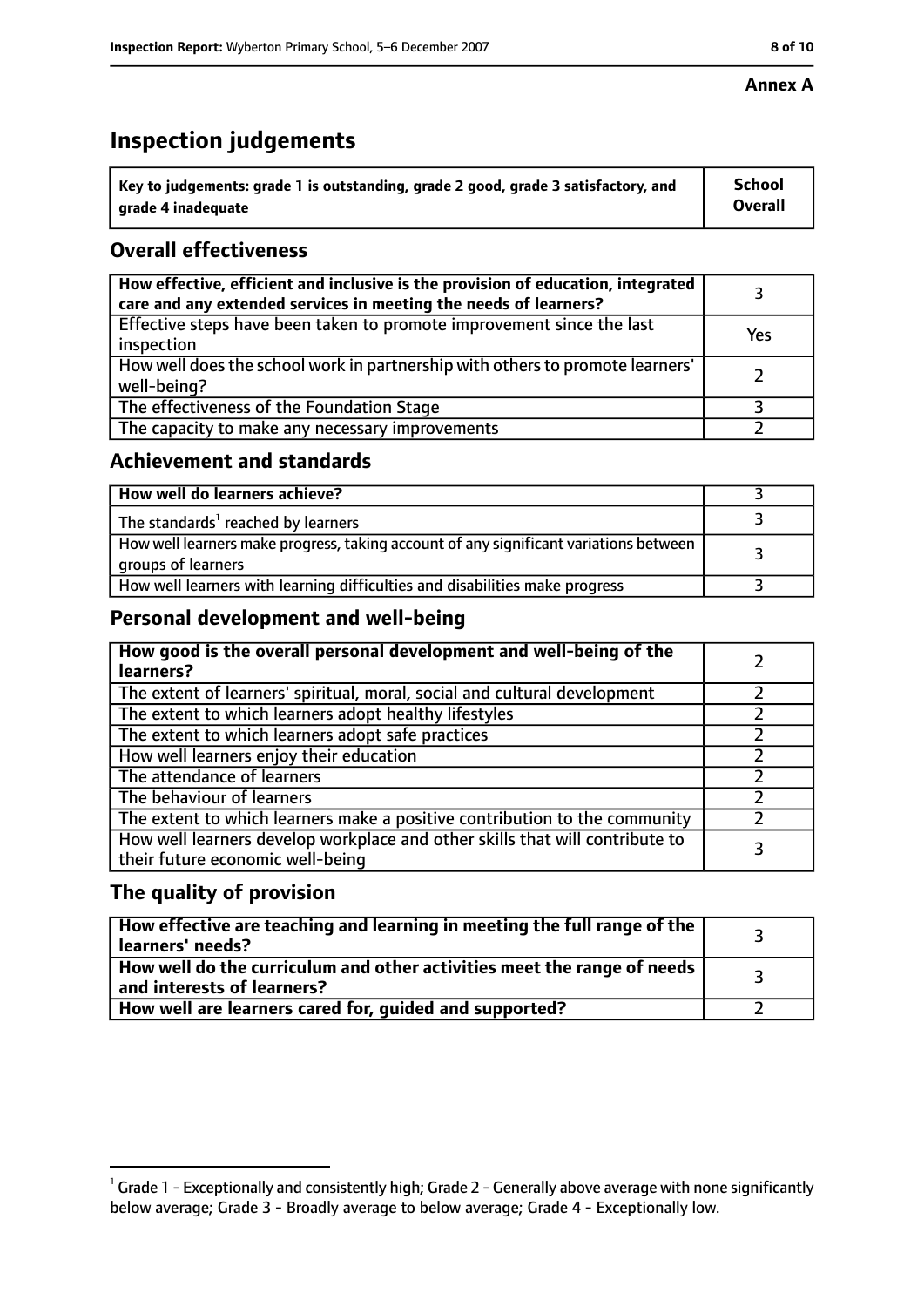#### **Annex A**

# **Leadership and management**

| How effective are leadership and management in raising achievement<br>and supporting all learners?                                              |     |
|-------------------------------------------------------------------------------------------------------------------------------------------------|-----|
| How effectively leaders and managers at all levels set clear direction leading<br>to improvement and promote high quality of care and education |     |
| How effectively leaders and managers use challenging targets to raise standards                                                                 |     |
| The effectiveness of the school's self-evaluation                                                                                               |     |
| How well equality of opportunity is promoted and discrimination tackled so<br>that all learners achieve as well as they can                     | 3   |
| How effectively and efficiently resources, including staff, are deployed to<br>achieve value for money                                          | З   |
| The extent to which governors and other supervisory boards discharge their<br>responsibilities                                                  | 3   |
| Do procedures for safequarding learners meet current government<br>requirements?                                                                | Yes |
| Does this school require special measures?                                                                                                      | No  |
| Does this school require a notice to improve?                                                                                                   | No  |